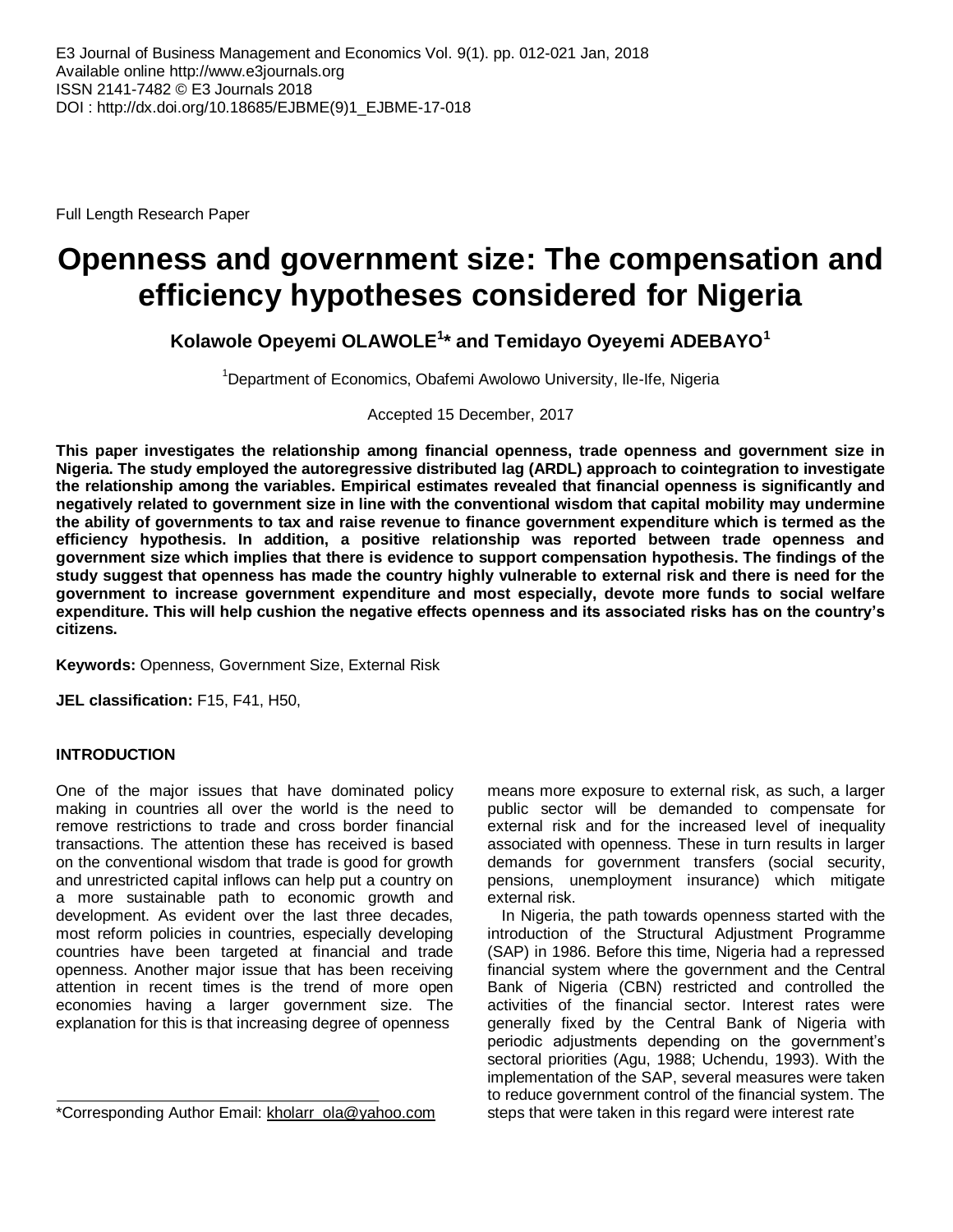deregulation, introduction of an auction market for treasury bills, identification of insolvent banks for restructuring, capital account liberalization, introduction of more stringent prudential guidelines for banks, increase in banks' minimum capital requirement and upgrading and standardizing of accounting procedures (Agu et al., 2014; Orji et al., 2014). Apart from the financial sector reforms, several policy measures were also targeted at trade liberalization. Prior to 1986, Nigeria's trade policy was premised on import substitution strategy while from 1986, the country adopted the export promotion strategy. Other important changes that took place after 1986 also include the introduction of various types of the floating exchange rate regime and the implementation of a broad based and a comprehensive tariff system. These policy measures have over the years led to the increasing importance of trade as a key driver of economic activities in the country. The broad measure of trade openness, trade to GDP increased from 23.7% in 1986 to 41.6% in 1987 and further to 53% in 1990. By 1995, it had risen to 59.7% and in 3 1999, it was 59.8%. Between 2000 and 2015, trade to GDP ratio averaged 52.8% (WDI, 2015). Furthermore, foreign direct investment (FDI) flow into the country increased from an average of 1.3 % GDP (preliberalization) to an average of 2.6 % of GDP after liberalization (WDI, 2015). In addition, the size of the public sector in Nigeria has increased considerably in the last three decades. Government size (measured by government expenditure as a ratio of GDP) averaged 8.7% between 1986 and 2015 with a minimum of 4.8% in 1991 and a maximum of 17.9 % in 1994 (WDI, 2015).

The relationship between openness and government size was first documented by Cameron (1978). In the study, it is argued that trade openness increases an economy's exposure to the international economy and its associated risks, which in turn results in larger public expenditure to compensate for external risk. The argument that government size helps to insulate an economy against external risk was also investigated by Rodrik (1998) and empirical result reported a positive relationship between trade openness and government size. This result also conforms to the empirical evidence provided by Aydogus and Topcu (2013), Lin *et al*. (2014) and Tash *et al*. (2017).

Most of this debate has however focused on one aspect of openness (trade openness). In recent times, it has been argued that financial openness may play a role in shaping government size. This is based on the argument that increasing degrees of financial openness may lead to higher mobility of tax factors and leave governments with a reduced ability to maintain larger public sectors. As argued by Liberati (2007), it is highly important that the net effect of the two opposing forces associated with the effect of openness on government size is determined. First, there is the compensation hypothesis which posits that trade openness leads to an

increase in external exposure and larger public expenditure to compensate for increasing external risk. On other hand, there is an alternative argument which opines that higher financial openness would make it harder to tax and to issue public debt to finance public expenditures as capital may easily move abroad which is termed as the efficiency hypothesis (Liberati, 2007). So, if the ability of government to tax and raise revenue is constrained, it remains to be seen, how openness can actually stimulate an increase in the size of government.

The studies by Iversen and Cusack (2000) and Liberati (2007) found support for the efficiency hypothesis while there was hardly any evidence in support of the compensation hypothesis. On the contrary, Bretschger and Hettich (2002) provided evidence in support of the compensation hypothesis while the efficiency hypothesis was rejected. Also, very few attempts have been made to establish the compensation and efficiency hypotheses in Nigeria. The studies by Aregbeyen and Ibrahim (2014) and Nwaka and Onifade (2015) investigated the relationship between trade openness and government size and found strong evidence in support of the compensation hypothesis, but these studies did not consider financial openness. In line with the arguments that financial openness may undermine the validity of the compensation hypothesis, the results obtained by these studies may not be valid. In addition, these studies did not provide any evidence on the relationship between financial openness and government size. To put this study in the right perspective, it is important to carry out a review of the existing empirical literature.

# **Literature review**

In a pioneering paper on the expansion of the public economy, Cameron (1978) found a positive association between trade openness and the size of the public sector for a sample of 18 OECD countries. His explanation was a mixture of economic, sociological and political characteristics, where the degree of industrial concentration, the density of unionization, the scope of collective bargaining and the strength of labour confederations played the most prominent role. This result was also supported by Rodrik (1998). Ibid reestablished the positive association between trade openness and the size of the public sector, extending empirical evidence to more than a hundred countries among developed and developing countries. More recently, Sanz and Velázquez (2003) have investigated the effects of the openness of the economy, including the averaged stock of inward and outward foreign direct investments as a proxy for financial openness. Their main finding is that openness is positively associated with the share of health and social security expenditures in total government expenditures and negatively related to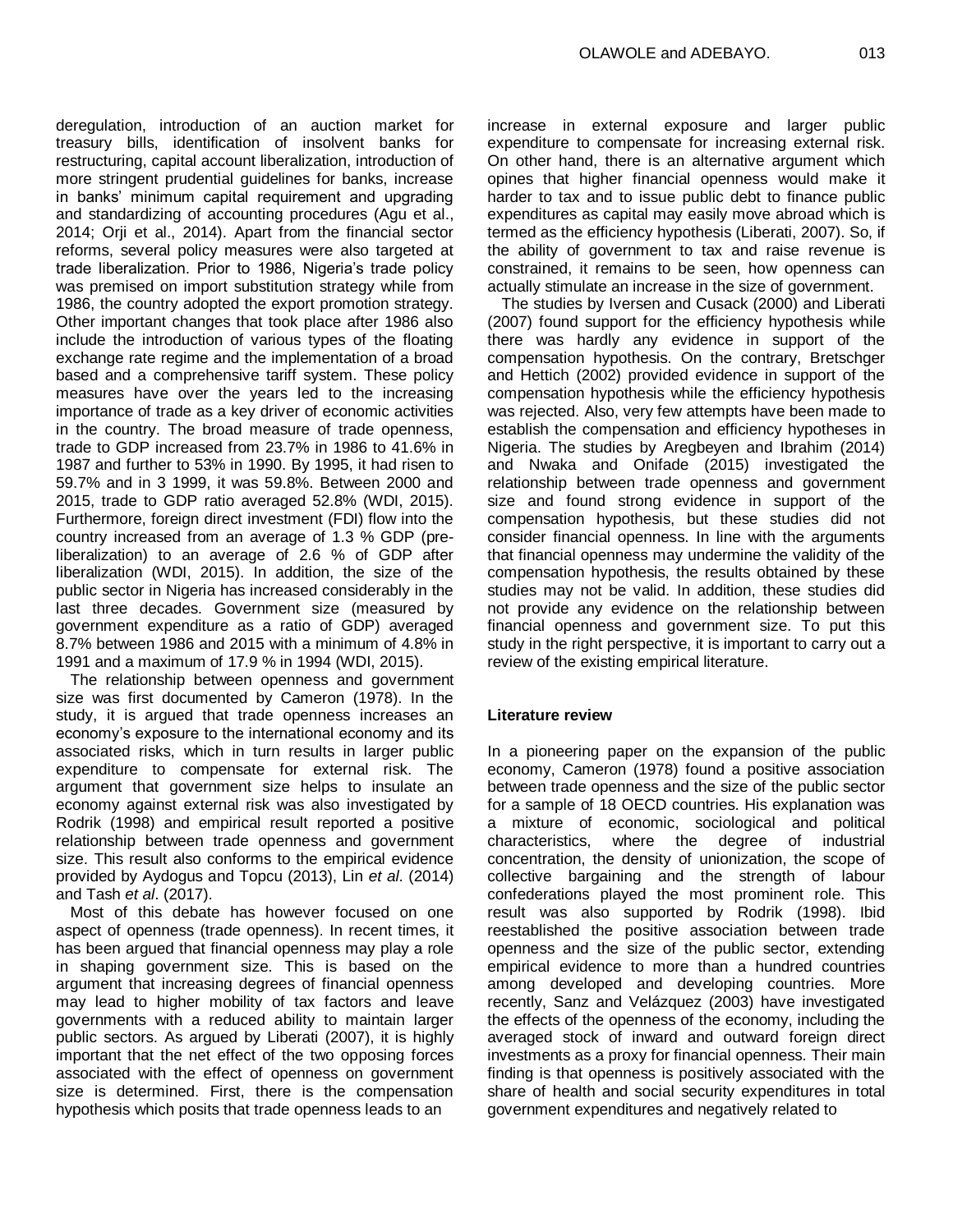education, housing, transport and communication shares of public expenditures.

Studies by Bretschger and Hettich (2002) provide evidence that both financial openness and trade openness may positively affect the level of social welfare expenditures. The importance of financial openness for social welfare effort, has also been recently investigated by Swank (2002), with no evidence that it has had any effect while Garena and Trask (2005) show that less open countries may have higher public sectors as measured by non-budgetary indicators. Kocatepe and Nevsehir (2013) examined also the linkage between trade openness and the size of the government in Turkey over the period 1974-2011. Using residual based cointegration approach, the study found no evidence to support the compensation hypothesis. In the study of Shahbaz et al. (2010) which explored the impact of trade and financial openness on government size in the case of Pakistan using the FMOLS for cointegration and Ng-Perron for unit root estimation along with ECM for short run dynamics. Empirical results found that tradeopenness is associated positively with the size of government in Pakistan while financial openness 41 and government size are allied inversely, thus, confirming the validity of the compensation and efficiency hypotheses.

In the study by Kimakova (2009), both trade and financial openness were associated with a larger government size, thus, providing evidence in support of the compensation hypothesis, but rejecting the validity of the efficiency hypothesis while on the contrary, the study by Katumba (2013), found that both trade and financial openness were negatively and significantly related to government size giving credence to the validity of the efficiency hypothesis but rejecting the validity of the compensation hypothesis which is also in line with the findings by Liberati (2007), Bennaroch and Pandey (2012) and Dixit (2014). On the contrary, In Nigeria, very few studies have been carried out in this area, the study by Aregbeyen and Ibrahim (2014) investigated the subject matter using the bounds testing approach to cointegration within an ARDL framework. Empirical results reported that government size measured by percentage share of total government expenditure in GDP and share of recurrent expenditure in GDP significantly affects trade openness in the long run but percentage share of capital expenditure in GDP as a measure of government size does not impact on trade openness in the long run. This conforms to the empirical results obtained by Nwaka and Onifade (2015).

The survey of the literature highlights two major shortcomings of existing studies. First, most of the existing studies focused on one dimension of openness, namely trade openness which is not justified on empirical grounds since more reforms in developing countries, particularly Nigeria have been targeted at financial openness. Also, there have been controversies on the

validity or otherwise of the compensation and efficiency hypotheses. Available studies on Nigeria found evidence in support of the compensation hypothesis, but these studies did not account for financial openness which may affect the validity of their results. In addition, there is little or no empirical evidence on the relationship between financial openness and government size. The failure to account for financial openness means that the compensation hypothesis may not hold in the case of Nigeria, since the mobility of capital may impede the ability of government to tax and raise revenue; hence this study.

# **DATA AND METHODOLOGY**

# **Data and empirical modeling**

The data used in the study covers annual time series data from 1986 to 2015. Data on government size, trade openness and economic growth were sourced from World Development Indicators (WDI) while data on financial openness was sourced from the Lane and Milesi-Feretti dataset. Following Liberati (2007), Kimakova (2009), Bennaroch and Pandey (2012) and Dixit (2014, the general form of our empirical specification is expressed as follows:

$$
GSt = f(FOt, TOt, PCGDPt)
$$
\n(1.1)

The linear model describing the relationship between openness and government size is specified in econometric form as:

 $GS_t = \beta_0 + \beta_1 FO_t + \beta_2 TO_t + \beta_3 PCGDP_t + \varepsilon_t$  $(1.2)$ 

Where GS is government size, FO measures financial openness, TO is trade openness, PCGDP is economic  $arowth$ ,  $\varepsilon$  is the error term and t is time period. Financial openness, trade openness and government size are measured as a percentage of GDP (% of GDP) while economic growth is measured in US\$ dollars. In line with the conventional wisdom that rising income levels can also determine government size, we introduced per capita GDP to represent the level of economic growth. This variable is expected to have a positive influence on government size, as proposed by Adolph Wagner. In addition, this study expects a positive relationship between trade openness and government size and a negative relationship between financial openness and government size. This would imply that the compensation and efficiency hypotheses holds for the case of Nigeria.

# **Unit root test**

The first step in empirical analysis is to test the stationary properties of the variables. To carry out this test, we used the Augmented Dickey-Fuller (ADF) and Phillips-Perron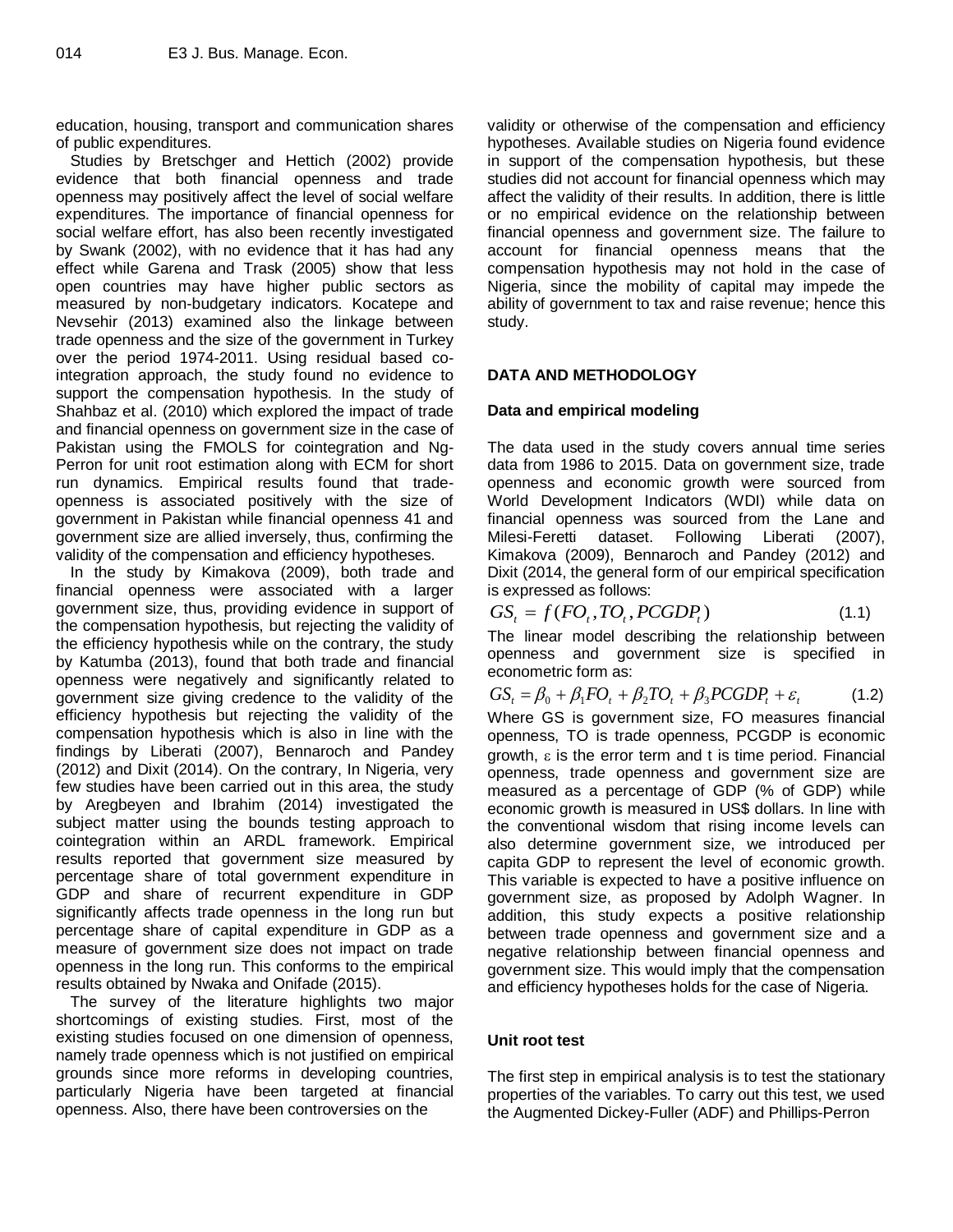approaches. The Augmented Dickey Fuller approach accounts for the autocorrelation of the first differences of a series in a parametric fashion by estimating additional nuisance parameters while the Phillips-Perron unit root test makes use of non-parametric statistical methods to take care of the serial correlation in the error terms without adding lagged difference terms (Gujarati and Porter, 2009).

#### **The ARDL bounds testing**

This study employs the autoregressive distributed lag (ARDL) technique by Pesaran *et al.* (2001) to examine the relationship between openness and government size. The main advantage of this technique lies in the fact that it can be applied irrespective of whether the variables are I(0) or I(1). In comparison with other known cointegration methods, the ARDL approach allows different optimal lags for the variables, and is a very useful tool since it substantially improves the small-sample properties of the estimates regardless of the nature of the time series, stationary or not.

The ARDL model is specified as:

$$
\Delta GS_{t} = \alpha_{0} + \sum_{j=1}^{p} \mathcal{G}_{j} \Delta GS_{t-j} + \sum_{j=0}^{a} \delta_{j} \Delta FO_{t-j} + \sum_{j=0}^{b} \phi_{j} \Delta TO_{t-j} + \sum_{j=0}^{c} \gamma_{j} \Delta \ln PCGDP_{t-j} + \beta_{1} GS_{t-1} + \beta_{2} FO_{t-1} + \beta_{3} TO_{t-1} + \beta_{4} \ln PCGDP_{t-1} + \mu_{t}
$$
\n(1.3)

Thus, reparameterizing the equation above to obtain short-run coefficients by estimating error-correction model associated with long-run estimation, the model is specified as follows:

$$
\Delta GS_{t} = \alpha_{0} + \sum_{j=1}^{p} \mathcal{G}_{j} \Delta GS_{t-j} + \sum_{j=0}^{a} \delta_{j} \Delta FO_{t-j} + \sum_{j=0}^{b} \phi_{j} \Delta TO_{t-j} + \sum_{j=0}^{c} \gamma_{j} \Delta \ln PCGDP_{t-j} + \psi ECM_{t-1} + \mu_{t}
$$
\n(1.4)

 $\Delta$  denotes the first difference operator,  $\alpha_{_0}$  is the drift component,  $p$  is the lag length which will be chosen using lag selection criterion and  $\mu_{_t}$  is the error term. The  ${\sf coefficients}(\partial_j,\delta_j,\phi_j,\gamma_j)$  represents the short run effects while the coefficient  $\psi$  associated with ECM allows for adjustment back to the long-run equilibrium. Also, it is assumed that the variables used in the study are at most integrated of order one 1(1), that is, the variables are at most stationary at first difference.

## **EMPIRICAL RESULTS**

The result of the descriptive statistics is presented in Table 1. The table shows that all the variables display a high level of consistency as their mean and median values have values within the minimum and maximum

values. The standard deviation which indicates the dispersions of the actual data from their mean reported low standard deviation for most of the series. Presented in Table 2 is the result of the unit root tests obtained using Augmented Dickey Fuller (ADF) and Phillips Perron (PP) both at level and at first difference. From Table 2, it is observed that government size is stationary at level while other variables became stationary at first difference. Thus, since there is a combination of I(0) and I(1) variables, the Autoregressive Distributed Lag (ARDL) technique becomes an appropriate analytical tool. To test the validity or otherwise of the compensation and efficiency hypotheses, this study examined the effect of openness (financial and trade openness) on government size using the Autoregressive Distributed Lag (ARDL) estimation technique. The selection of the lag length for this study is based on the outcome of Akaike Information Criterion (AIC) as presented in Table 3 due to its small properties. Based on the outcome of the Akaike Information Criterion, lag length 2 is chosen for this study.

The result of the bound test reported in Table 4 reveal that our computed F-statistic (6.63) fell above the upper critical bound at 1% level of significance (5.61). This validates that there is long run relationship between openness and government size. With the confirmation of long-run relationship between openness and government size, the study can then proceed to test the validity of the compensation and efficiency hypotheses. Having established that there is long run relationship between openness and government size, the next step is to examine long run effect of openness on government size. The results detailed in Table 5 reveal that financial openness has a negative effect on government size at 1% level of significance. This validates the existence of the efficiency hypothesis, that is, financial openness is not associated with a larger government size. A 1% increase in the degree of financial openness will therefore lead to a 0.10% reduction in the size of government. This confirms the findings by Liberati (2007), Katumba (2013) and Dixit (2014). The result is however not consistent with the hypothesis that governments in financially open economies hedge against the well documented volatility of international capital flows by increasing government spending. In addition, the empirical findings also reflect the economic realities in the country. Rising inflation, exchange rate volatility and the high cost of doing business in the country has led to the exit of many multinational corporations. Also, capital inflow into the Nigerian economy has been declining in recent times. All these has led to declining government revenue and has hampered the ability of government to maintain a larger government size.

On the other hand, trade openness was found to have a positive and significant effect on government size. This confirms the validity of the compensation hypothesis in the case of Nigeria. For any 1% increase in the degree of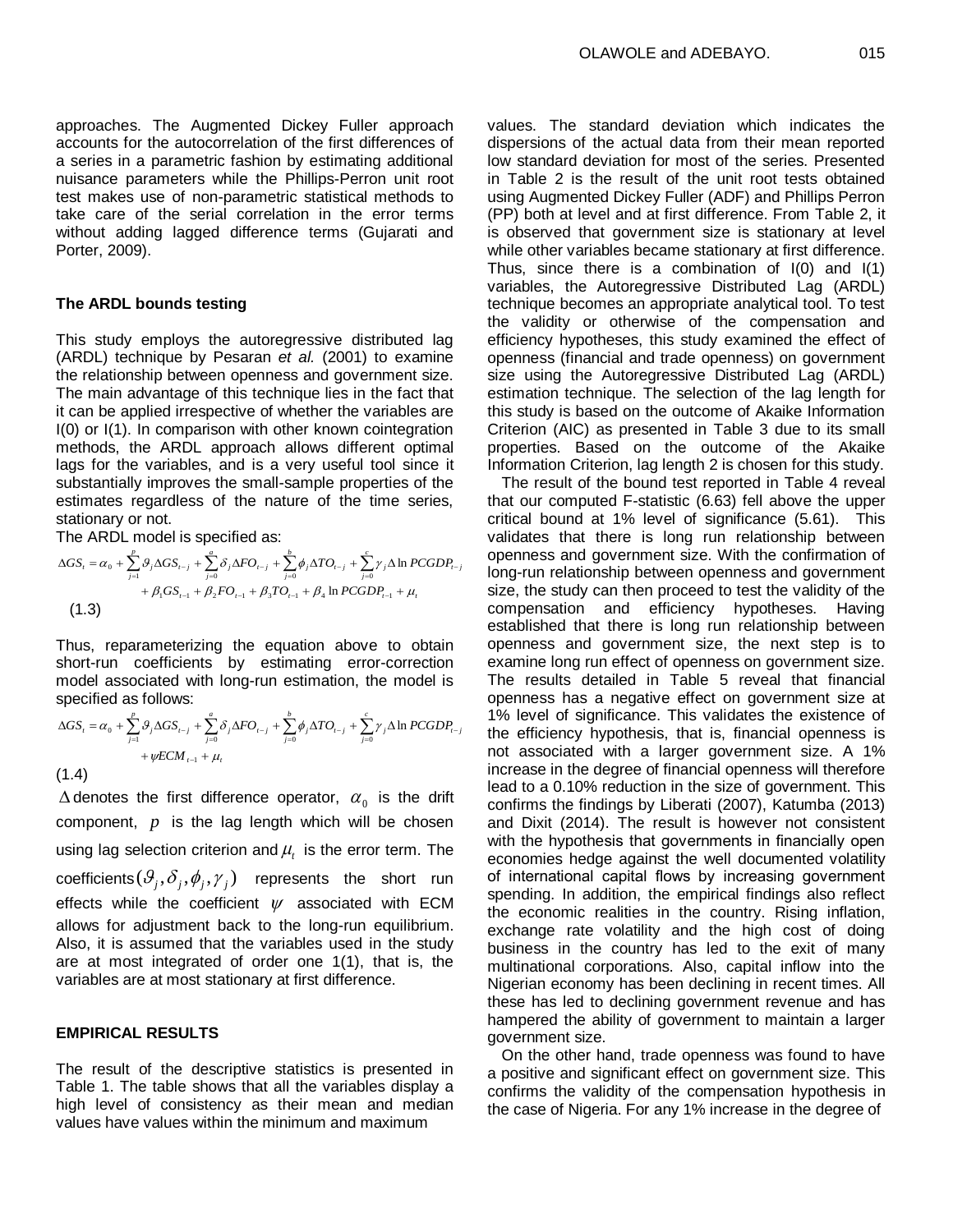| Statistic/Variable | <b>GS</b> | <b>FO</b> | ΤО         | <b>PCGDP</b> |
|--------------------|-----------|-----------|------------|--------------|
| Mean               | 8.616293  | 78.87112  | 54.22697   | 928.7902     |
| Median             | 7.425769  | 55.50473  | 57.90042   | 363,8802     |
| Maximum            | 17.94384  | 172.3755  | 81.81285   | 3203.244     |
| Minimum            | 4.833249  | 31.51432  | 21.44693   | 153.0757     |
| Std. Dev.          | 3.141211  | 45.38459  | 15.42919   | 976.1019     |
| <b>Skewness</b>    | 1.145341  | 0.660129  | $-0.44625$ | 1.25869      |
| Kurtosis           | 3.808796  | 2.040919  | 2.52726    | 3.023682     |
| Jarque-Bera        | 7.37672   | 3.328648  | 1.275047   | 7.922203     |
| Sum                | 258.4888  | 2366.134  | 1626.809   | 27863.71     |
| Sum Sq. Dev.       | 286.149   | 59733.07  | 6903.735   | 27630474     |
| Observations       | 30        | 30        | 30         | 30           |

## **Table 1:** Descriptive Statistics of the Variable

Source: Researcher's Computation. Note: GS, FO, TO and Y denotes government size (% of GDP), financial openness (% of GDP, trade openness (% of GDP) and economic growth (US\$) respectively.

## **Table 2:** Result of Unit Root Tests

|                  |           | <b>ADF</b>      |               | <b>PP</b>       |                    |               |
|------------------|-----------|-----------------|---------------|-----------------|--------------------|---------------|
| <b>Variables</b> | Level     | First Diff.     | <b>Status</b> | Level           | <b>First Diff.</b> | <b>Status</b> |
| GS               | $-3.3455$ |                 | I(0)          | $-3.4016$       |                    | I(0)          |
|                  |           | $[0.0218]^{**}$ |               | $[0.0192]^{**}$ |                    |               |
| FO.              | $-1.6008$ | -5.941737       | I(1)          | $-1.5253$       | $-5.9116$          | I(1)          |
|                  | [0.4694]  | $[0.0000]$ ***  |               | [0.5069]        | $[0.0000]$ ***     |               |
| TO               | $-2.5947$ | $-3.851$        | I(1)          | $-2.5791$       | $-8.0155$          | I(1)          |
|                  | [0.1055]  | $[0.0087]$ ***  |               | [0.1087]        | $[0.0000]^{***}$   |               |
| <b>InPCGDP</b>   | 0.001     | $-5.6828$       | I(1)          | 0.1856          | $-5.7151$          | I(1)          |
|                  | [0.9512]  | $[0.0001]$ ***  |               | [0.9668]        | $[0.0001]$ ***     |               |

Source: Researcher's Computation. Note: \*\*\* indicates significance at 1% level and \*\* indicates significance at 5%. ADF is Augmented Dickey- Fuller test and PP is Phillips-Perron test.

|  | Table 3: Lag Length Selection Criteria |  |  |
|--|----------------------------------------|--|--|
|--|----------------------------------------|--|--|

| Lag | LogL      | LR        | <b>FPE</b> | AIC       | SC        | HQ        |
|-----|-----------|-----------|------------|-----------|-----------|-----------|
|     | -332.7881 | NA        | 802825.8   | 24.94727  | 25.13924  | 25.00435  |
|     | -276.8631 | 91.13706  | 42431.29   | 21.98986  | 22.94974* | 22.27528  |
|     | -256.6384 | 26.96622* | 33905.50*  | 21.67692* | 23.4047   | 22.19068* |
|     | -242.0925 | 15.08461  | 48077.04   | 21.78463  | 24.28032  | 22.52673  |

Source: Researcher's Computation. Note: \* indicates lag order selected by the criterion; LR, FPE, AIC, SIC and HQ indicate sequential modified LR test statistic, Final Prediction Error, Akaike Information Criterion, Schwarz Information Criterion and Hannan-Quinn respectively.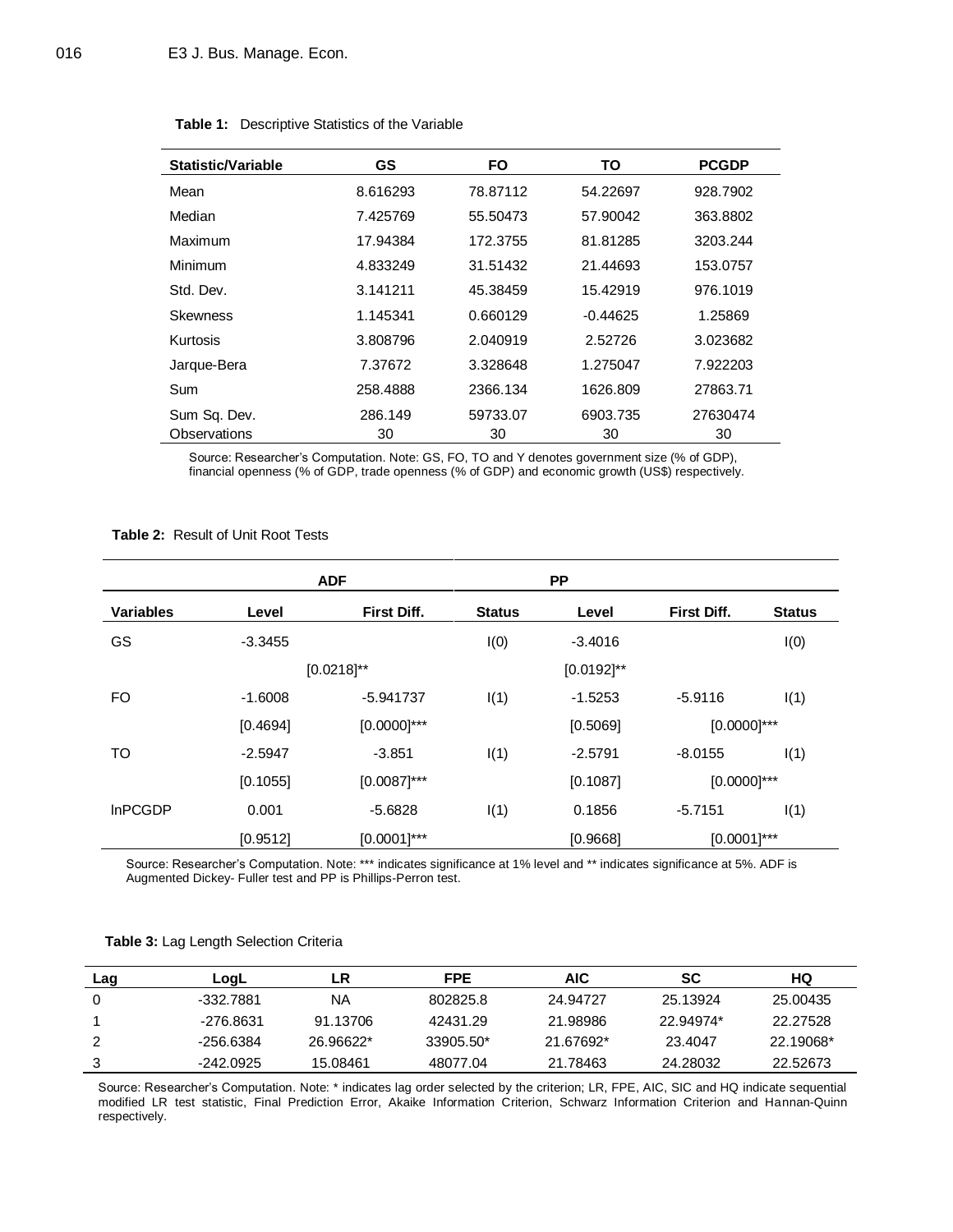| <b>F-Statistic</b> | No of Regressors | <b>Critical Values</b> | I(0) | I(1) |
|--------------------|------------------|------------------------|------|------|
| 6.627419           | 3                | 10%                    | 2.72 | 3.77 |
|                    |                  | 5%                     | 3.23 | 4.35 |
|                    |                  | $1\%$                  | 4.29 | 5.61 |

#### **Table 4:** ARDL Bound Test

Source: Researcher's Computation

| Variable       | <b>Coefficient</b> | <b>Std. Error</b> | t-Statistic | Prob.       |
|----------------|--------------------|-------------------|-------------|-------------|
| FO             | $-0.097057$        | 0.019300          | $-5.029$    | $0.0001***$ |
| TO             | 0.095456           | 0.035542          | 2.68577     | $0.0151**$  |
| <b>InPCGDP</b> | -26.89628          | 6.511619          | $-4.1305$   | $0.0006***$ |

**Table 5:** Long Run Regression Result **(**Dependent Variable: Government Size)

Source: Researcher's Computation. Note: \*\*\* indicates significance at 1% level, \*\* indicates significance at 5%. and \* indicates significance at 10%*.*

| Variable           | <b>Coefficient</b> | <b>Std. Error</b> | t-Statistic | Prob.       |
|--------------------|--------------------|-------------------|-------------|-------------|
| D(FO)              | $-0.087866$        | 0.02108           | $-4.168165$ | $0.0006***$ |
| D(TO)              | 0.086417           | 0.033793          | 2.557239    | $0.0198**$  |
| D(InPCGDP)         | $-5.477708$        | 1.969833          | $-2.780799$ | $0.0123***$ |
| $D(lnPCGDP(-1))$   | 4.459723           | 2.323148          | 1.919689    | $0.0709*$   |
| $D(lnPCGDP(-2))$   | 3.338745           | 1.869578          | 1.785828    | $0.0910*$   |
| $ECM(-1)$          | $-0.905307$        | 0.180886          | $-5.004858$ | $0.0001***$ |
| $R^2$              | 0.684846           |                   |             |             |
| Adjusted $R^2$     | 0.562286           |                   |             |             |
| D-W                | 2.031559           |                   |             |             |
| <b>F-Statistic</b> | 5.587851(0.001516) |                   |             |             |

**Table 6:** Short Run Parsimonious Regression Result (Dependent Variable: Government Size)

Source: Researcher's Computation. Note: \*\*\* indicates significance at 1% level, \*\* indicates significance at 5%. and \* indicates significance at 10%

trade openness, government size will increase by 0.10%. This result is in agreement with the empirical evidence provided by Rodrik (1998), Kimakova (2009), Aregbeyen and Ibrahim (2014) and Nwaka and Onifade (2015). Also, economic growth was found to have a negative and significant effect on government size, thus, there is no evidence to support Wagner's law in the long run. This empirical finding is supported by Bennaroch and Pandey (2012) and Dixit (2014).

Table 6 presents the short run estimates of the ARDL model. Empirical results reveal that financial openness has a negative effect on government size in the short run at 1% level of significance which is in consonance with the long run estimates. A 1% increase in the extent of financial openness will cause government size to decline by 0.09%. This means that financial openness does not lead to an increases in government size and the efficiency hypothesis is also valid in the short run. On the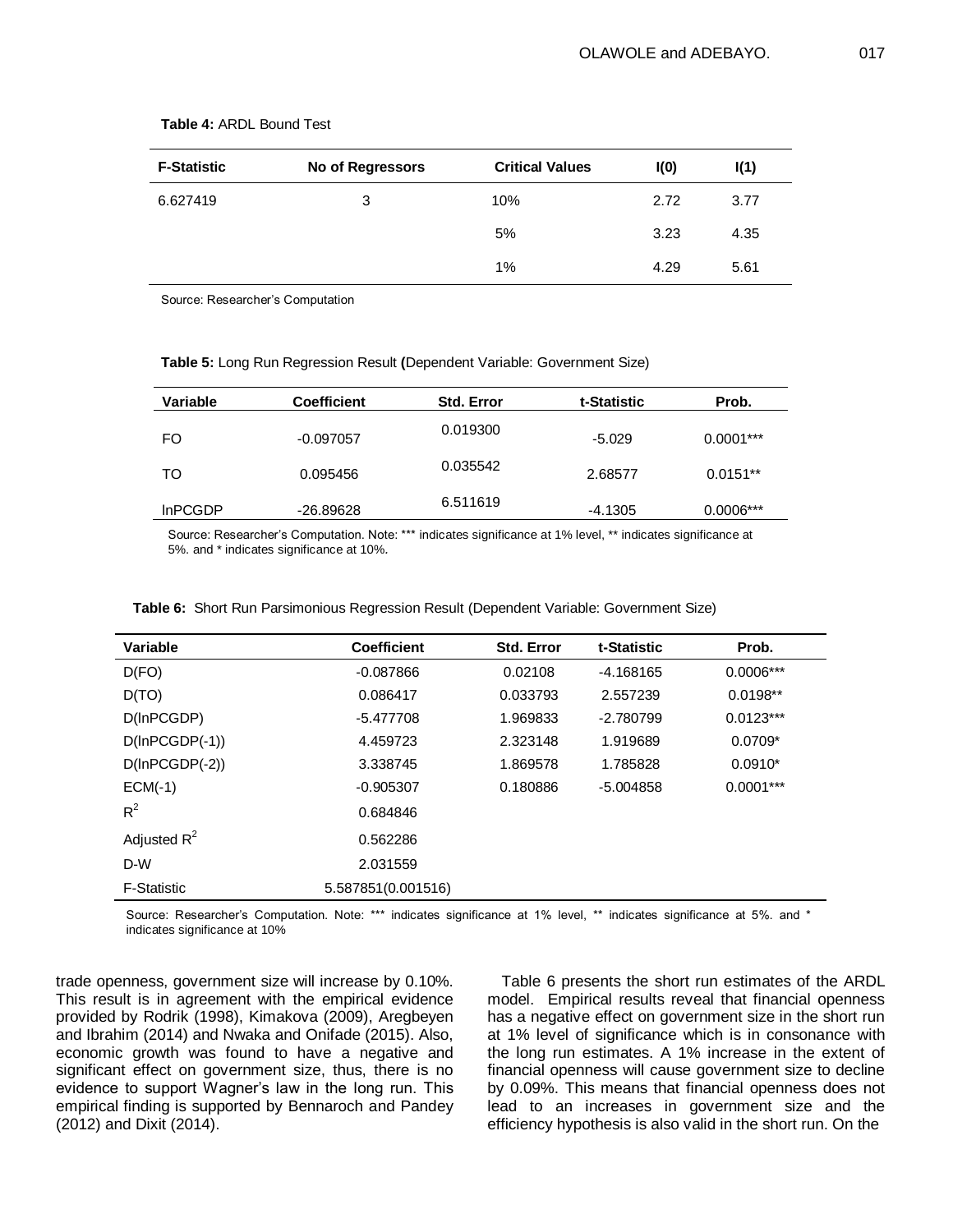| Test                      | <b>F-Statistics</b> | <b>Probability</b> |
|---------------------------|---------------------|--------------------|
| <b>Serial Correlation</b> | 0.0726              | 0.9303             |
| <b>Functional Form</b>    | 1.4432              | 0.1624             |
| Normality                 | 2.2359              | 0.3269             |
| Heteroscedasticity        | 1.0171              | 0.4523             |

**Table 7:** ARDL Diagnostic Tests

Source: Researcher's Computation



**Figure 1:** Cusum and Cusum of Squares Stability Tests (Source: Author's Computation, 201)

other hand, trade openness was found to have a negative and significant on effect government size in the short run which is not in line with the long run estimate, thus, rejecting the validity of the compensation hypothesis in the short run. A 1% increase in trade openness will cause government size to decline by 0.09%.

Short run estimates also reveal that the current year value of economic growth had a negative effect on government size at 5% level of significance while the previous year values (at lag 1 and 2) had a positive effect on government size although it is significant at 10% level of significance. For any 1% increase in the current year value of economic growth, government size will decline by 5.48% while for any 1% increase in the previous year value of economic growth (both at lag 1 and 2), government size will increase by 4.46% and 3.33% respectively.

The value of the error correction model (-0.905307) shows that 91% of disequilibrium errors are corrected. Furthermore, the  $R^2$ , adjusted  $R^2$ , Durbin-Watson and F-Statistics of the short run effect of openness on government size are in the right magnitude. The short run estimates also show that the co-efficient of the  $R^2$  is approximately 68% which implies that the explanatory variables in the model explain a higher variation in

economic growth. This implies that the regression equation has a good fit because less than 32% of the total variation in economic growth is explained by the variables that are not clearly stated in the model. The adjusted  $R^2$  which is the adjusted multiple coefficient of the determination also indicates that about 56% of the total variation in economic growth is explained by the variables in the model. The Durbin-Watson (2.03) shows that the problem of serial correlation is absent in the model. The null hypothesis which states that the estimated model does not suffer from serial correlation can be accepted since the value is approximately 2.

The results of the ARDL diagnostic tests are presented in Table 7. The test for serial autocorrelation proved that there is absence of autocorrelation in the residuals of the ECM estimate. This is as a result of the insignificant Fstatistic. Table 7 also reveals that the model also passes all the other diagnostic tests for functional form, normality and heteroscedasticity.

The results of stability tests such as CUSUM and CUSUMsq are shown in Figure. 1. The results of CUSUM and CUSUMsq tests indicate the stability of the ARDL parameters because both diagrams are within critical bounds at 5 percent level of significance. If the plots of the CUSUM and CUSUMsq stay in the 5% critical bound,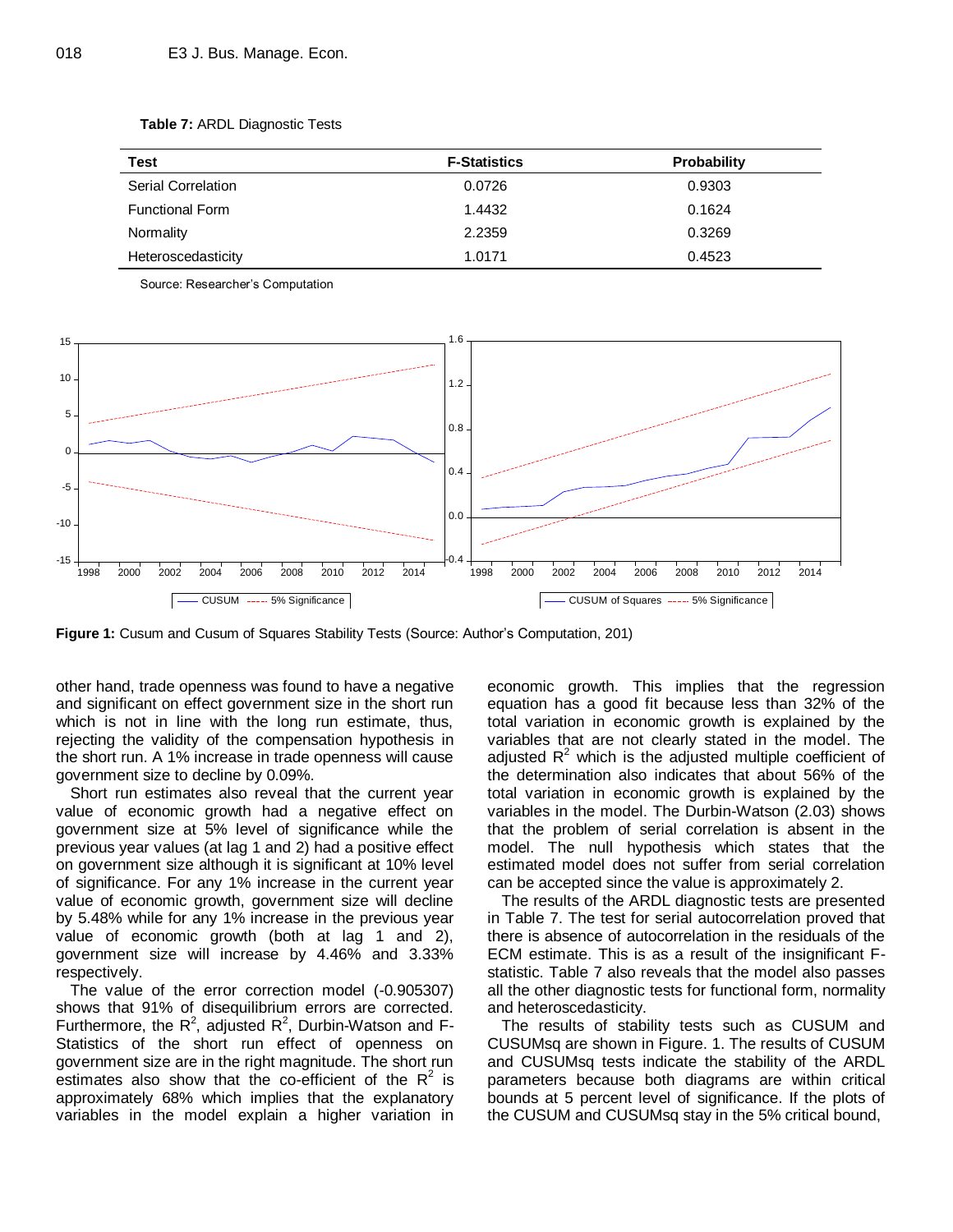then the null hypothesis that all coefficients are stable cannot be rejected. Moreover, if either of the parallel lines is crossed, then the null hypothesis of parameter stability must be rejected at a 5% level of significance. The results reveal that both the CUSUM and CUSUMsq plots lie within the 5% critical bound; hence, they show that the parameters of the model do not suffer from any structural instability over the period under review.

#### **Conclusion**

This study examined the relationship between openness and government size in Nigeria with a view to determine the validity or otherwise of the compensation and efficiency hypotheses. The long run estimates revealed that financial openness had a negative effect on government while trade openness had a positive effect. This result provided support for the compensation and efficiency hypotheses in the case of Nigeria. In addition, long run estimates revealed that economic growth had a negative and significant effect on government size. For a country highly vulnerable to external risks, the implication of this result cannot be overemphasized. The country's over-reliance on crude oil whose prices are highly volatile has made the country highly susceptible to fluctuations in crude oil prices. This often translates into falling government revenue, decline in foreign exchange earnings and rising exchange rate volatility with its attendant effect on inflation and the living standard of the country's citizens. Thus, without an increasing government size to cushion these negative effects, the country's citizens will be worse off.

#### **REFERENCES**

- Agu CC (1988). "Interest Rate Policy in Nigeria: An Attendant Distortion." Savings. Invest. J, 12(1)
- Agu CC, Orji A, Eigbiremolen G (2014). "Financial Liberalization, Interest Rate Structure and Savings Mobilization: The Nigerian Experience" Intl. J. Current. Res. 6(1)
- Aregbeyen O, Ibrahim TM (2014). "Trade Openness-Government Size Nexus: Compensation Hypothesis Considered for Nigeria." J. Rev. Glob. Econ. 3: 364-372.
- Aydogus I, Topcu M (2013). "An Investigation of Co- Integration and Causality between Trade Openness and Government Size in Turkey", Intl. J. Econ. Financial. Issues. 3(2): 319-323.
- Benarroch M, Pandey M (2008). "Trade Openness and Government Size", Econ. Lett. 101: 157-159.
- Bretschger L, Hettich F (2002). "Globalisation, Capital Mobility and Tax Competition: Theory and Evidence for OECD Countries." Eur. J. Polit. Economy. 18(4): 695–716.
- Cameron D (1978). "The Expansion of the Public Economy: A Comparative Analysis", Amer. Polit. Sci. Rev. 72: 1243-1261. Amer. Polit. Sci. Rev. 72: 1243-1261.
- Central Bank of Nigeria (2015). "Statistical Bulletin." Volume 26, December, 2015.
- Dickey D, Fuller WA (1979). "Distribution of the Estimates for<br>Autoregressive Time Series with a Unit Root." J. American. Series with a Unit Root." J. American. Stat. Assoc. 74: 427–431.
- Dixit V (2014). "Relation between Trade Openness, Capital Openness and Government Size in India: An Application of Bounds Testing-ARDL Approach to Co-integration." Foreign. Trade. Rev. 49(1): 1–29.
- Garena J, Trask K (2005). "Do more open Economies have Bigger Governments? Another Look."J. Develop. Econ. 77(2): 533–551.
- Iversen T, Cusack T (2000). "The Causes of Welfare State Expansion: Deindustrialization or Globalization?", World Politics. 52: 313- 349.
- Katumba OS (2013). "Globalization and Government Size: Adopting the Mean Group Estimator Model." An Unpublished M.Sc Thesis.
- Kimakova A (2009). "Government Size and Openness Revisited: The Globalization." KYKLOS. 62(3): 394-406.
- Kocatepe IA, Nevsehir MT (2013). "An Investigation of Co-Integration and Causality between Trade Openness and Government Size in<br>Turkey." Intl. J. Econ. Financial. Issues. 3(2): 319-323. Intl. J. Econ. Financial. Issues. 3(2): 319-323.
- Lane P, Milesi-Ferretti G (2017). "External Wealth of Nations Mark II Database: Revised and Extended Estimates of Foreign Assets and Liabilities, 1970–2014." J. Intl. Econ. 73: 223–50.
- Lane PR, Milesi-Ferretti GM (2006). "A Global Perspective on External Positions," NBER Working, No. 11589.
- Liberati P (2007). "Trade Openness, Capital Openness and Government Size. "J. Pub. Pol. 27: 215-247, doi:10.1017/S0143814X07000670.
- Lin F, Li B, Sim N (2014). "Trade Openness and Government Size of Small Developing Countries." Econ. Transit. 22(4): 783-808.
- Gujarati DN, Porter DC (2009). "Basic Econometrics". McGraw Hill. New York, Fifth Edition
- Molana H, Montagna C, Violato M (2004). "On the Causal Relationship between Trade Openness and Government Size: Evidence from 23 OECD Countries." mimeo.
- Nwaka ID, Onifade ST (2010). "Government Size, Openness and Income Risk Nexus:New Evidence from Some African Countries." African Governance Development Institute Working Paper, VI(1): 105 – 118.
- Orji A (2014). "Analysis of Financial Openness and Macroeconomic Performance in Nigeria". A Ph.D Thesis.
- Pesaran MH, Pesaran B (1997), Working with Microfit 4.0: Interactive Econometric Analysis. Oxford, Oxford University Press.
- Pesaran MH, Shin Y (1995). "Autoregressive Distributed Lag Modelling Approach to Cointegration Analysis". DAE Working Paper Series No. 9514.
- Pesaran MH, Shin Y, Smith RJ (1996). "Testing the Existence of Long Run Relationship" DAE Working Paper Series, No. 9622.
- Pesaran MH, Shin Y, Smith RJ (2001). "Bounds Testing Approaches to the Analysis of Level Relationships", J. Appl. Econom. 16(3): 289- 326.
- Rodrik D (1998). "Why Do More Open Economies Have Bigger Governments?" J. Polit. Economy. 106: 997-1032.
- Sanz I, Velzquez F (2002). "Determinants of the Composition of Government Expenditure by Functions." European Economy Group Working Paper No. 13.
- Schulze G, Ursprung HW (1999). "Globalization of the Economy and the Nation State", The World Economy. 22: 295-352.
- Shahbaz M, Rehman H, Amir M (2010). "The Impact of Trade and Financial Openness on Government Size: A Case Study of Pakistan." J. Qualit. Technol.
- Swank D (2002). "Global Capital, Political Institutions, and Policy Change in Developed Welfare States. Cambridge, UK: Cambridge University Press.
- Tash MS, Khoramabadi T, Laghab SB (2017). "The Relationship Size and Trade Openness in Iran." Intl. Bus. Manage. 11(2): 375-380.
- Uchendu OA (1993). "Interest Rate Policy in Savings and Investment in Nigeria" CBN Economic. Financial. Rev. 31:13-25.
- Wagner A (1893). "Groundwork of Political Economy." Grundlegung der Politschen Okonomie, Liepzig,Germany: C.F. Winter.
- World Bank (2012). "World Bank Development Indicators 2012."
- World Bank (2015). "World Development Indicators 2016."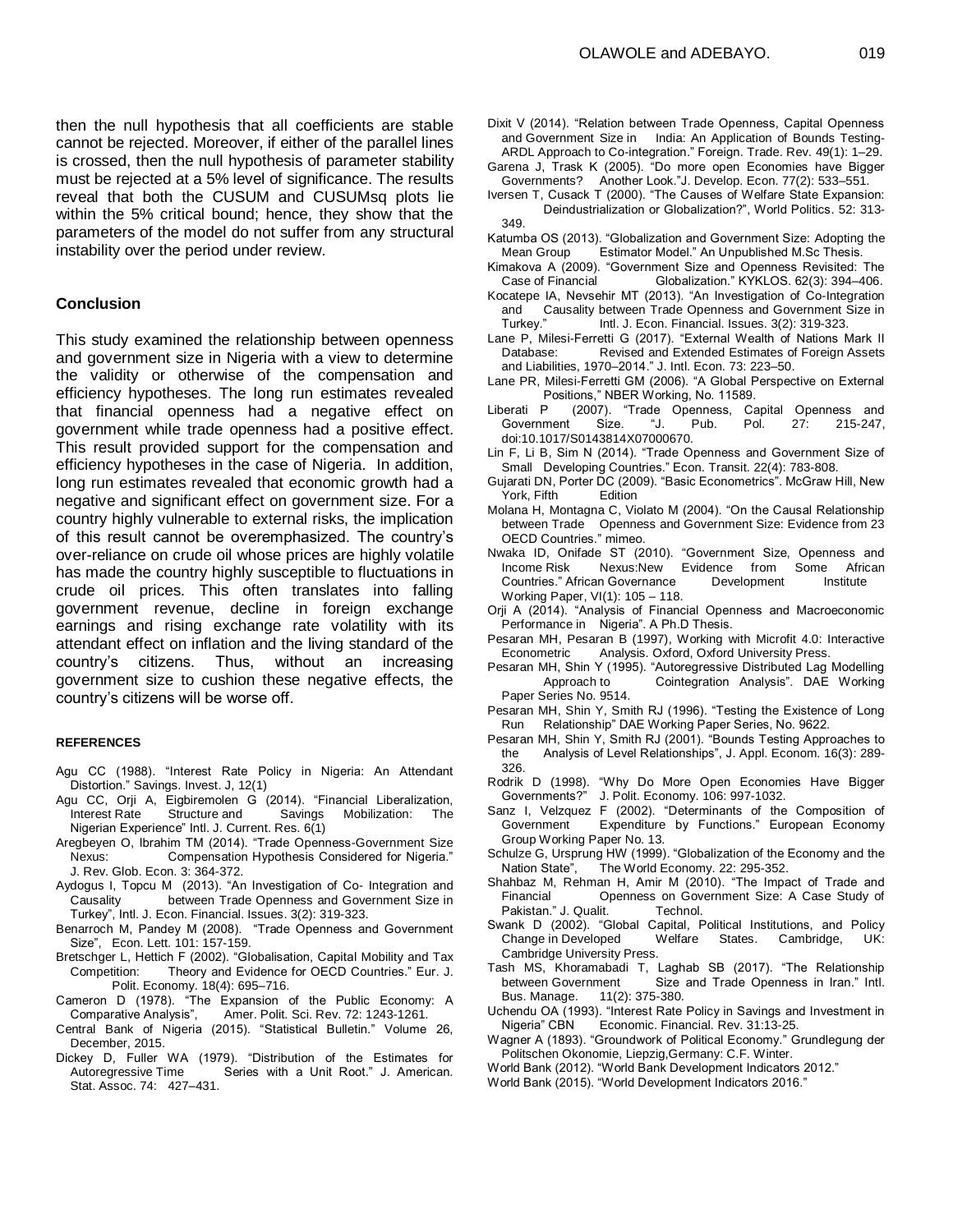# **APPENDIX**

1

# **ARDL Bounds Test**

Date: 08/05/17 Time: 16:24

Sample: 1988 2015

Included observations: 28

Null Hypothesis: No long-run relationships exist

| <b>Test Statistic</b> | Value    | ĸ |
|-----------------------|----------|---|
| F-statistic           | 6.627419 | 3 |

# Critical Value Bounds

| <b>Significance</b> | 10 Bound     | <b>11 Bound</b> |
|---------------------|--------------|-----------------|
| 10%                 | 2.72         | 3.77            |
| 5%<br>2.5%          | 3.23<br>3.69 | 4.35<br>4.89    |
| 1%                  | 4.29         | 5.61            |

## **Test Equation:**

Dependent Variable: D(GS) Method: Least Squares Date: 08/06/17 Time: 16:14 Sample: 1988 2015 Included observations: 28

| Variable           | Coefficient | Std. Error            | t-Statistic | Prob.       |
|--------------------|-------------|-----------------------|-------------|-------------|
| $D(GS(-1))$        | $-0.217938$ | 0.176595              | $-1.234111$ | 0.2315      |
| D(FO)              | $-0.084857$ | 0.025973              | -3.267069   | 0.0039      |
| D(LOGPCGDP)        | $-6.178932$ | 2.313125              | $-2.671249$ | 0.0147      |
| C                  | 7.057161    | 2.186609              | 3.227445    | 0.0042      |
| $FO(-1)$           | $-0.037773$ | 0.013017              | $-2.901783$ | 0.0088      |
| $DTO(-1)$          | $-0.003183$ | 0.036278              | $-0.087725$ | 0.9310      |
| DLOGPCGDP (-1)     | $-13.57726$ | 3.743670              | -3.626725   | 0.0017      |
| $GS(-1)$           | $-0.393499$ | 0.195748              | $-2.010231$ | 0.0581      |
| R-squared          | 0.615571    | Mean dependent var    |             | $-0.018494$ |
| Adjusted R-squared | 0.481021    | S.D. dependent var    |             | 3.208106    |
| S.E. of regression | 2.311125    | Akaike info criterion |             | 4.748302    |
| Sum squared resid  | 106.8260    | Schwarz criterion     |             | 5.128932    |
| Log likelihood     | -58.47623   | Hannan-Quinn criter.  |             | 4.864665    |
| F-statistic        | 4.575036    | Durbin-Watson stat    |             | 2.027562    |
| Prob(F-statistic)  | 0.003428    |                       |             |             |